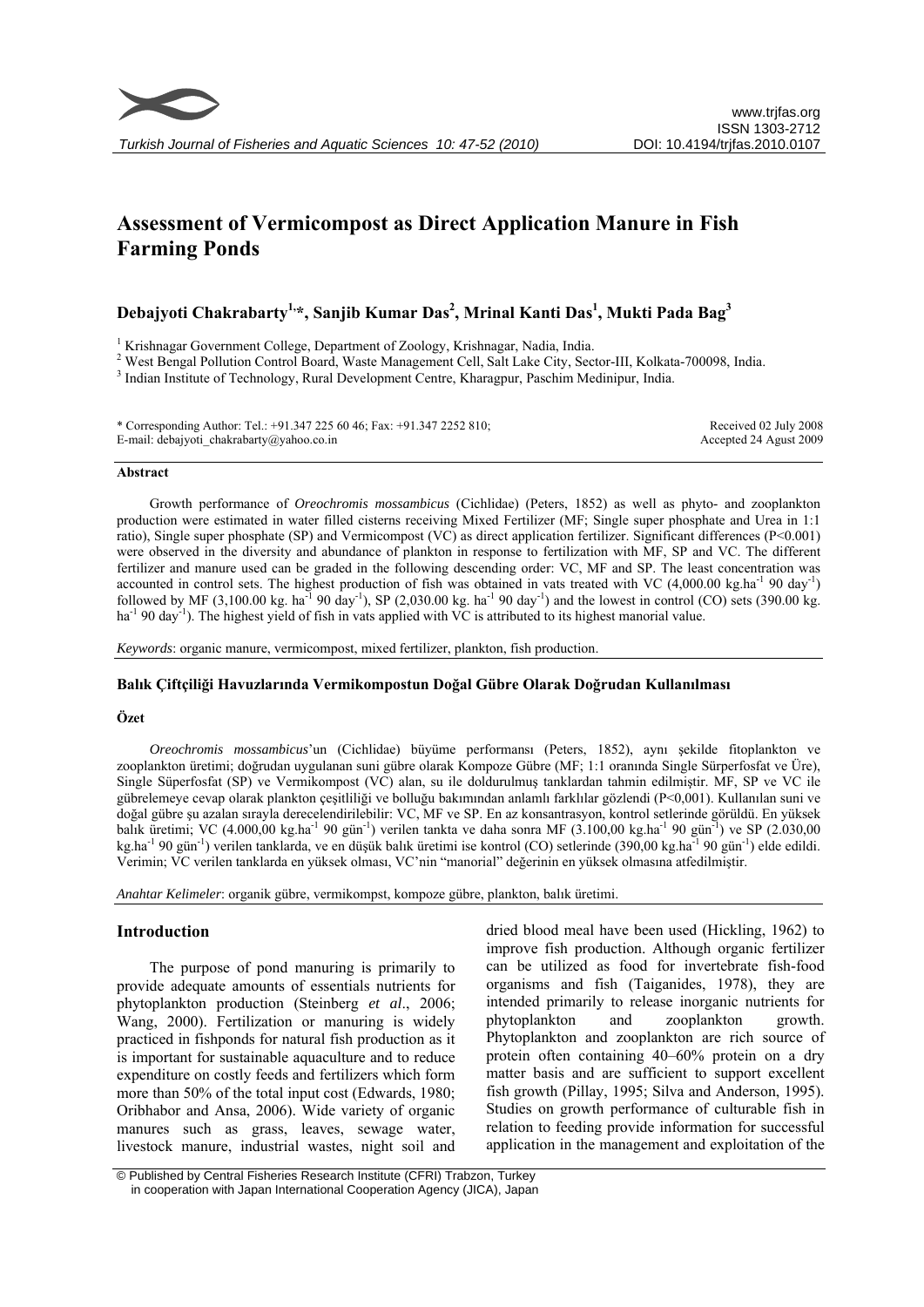resources. The present trial was undertaken to study both qualitative and quantitative characteristics of various groups of phytoplankton and zooplankton, (fish food) and to assess the growth performance of the test fish *Oreochromis mossambicus* (Peters, 1852) in cisterns receiving two fertilizers and one manure, namely; MF, SP and VC.

## **Materials and Methods**

## **Experimental Design**

The present trial was conducted in private premise at Krishnagar (longitude 88º33' E, latitude 23º24' N) over a period of 90 days during May-September (average temp 34°C). The trial was repeated twice. Nine concrete vats (radius 45 cm; depth 33 cm; capacity 150 liters) were treated with two different types of inorganic fertilizer namely, MF, SP and separate sets with organic manure (VC) having three replicates of each kind. Control sets were also run simultaneously without manure. Each vat was provided with an uncontaminated soil base of 8 cm. All the cisterns were then filled exclusively with ground water [pH 7.16, temperature 34°C, Dissolved oxygen (DO) 4.0 mg  $L^{-1}$ ]. The amounts of different organic manures were applied on as per the  $P_2O_5$ content of the fertilizer and manures. All the treatment series received manure fertilizer at 15 days intervals. The first application of manure was done 15 days prior to fish introduction. The total phosphate content of the manures applied was determined prior to its use in experimental vats.

The preparation of fertilizer was as follows: (i) Urea and Single super phosphate was mixed in equal amount (1:1) and used as Mixed Fertilizer (MF); (ii) Single super phosphate (SP) alone; (iii) Vermicompost (VC) alone. The phosphorus and nitrogen concentration of the fertilizer were as follows MF (P=16%, N=46%); SP (P=16%, N=0%) and VC  $(P=1.5\%, N=2\%).$ 

The weights of manures were ranged from (9.2, 4.6 and 510 g respectively) on 50 kg  $P_2O_5$  content basis. No supplementary feed was applied during this period. Fry of *Oreochromis mossambicus* (average

weight 3.5±0.01 g; average length 2.50±0.02 cm) (Table 1) were stocked at  $12$  No.vats<sup>-1</sup> these fry of *Oreochromis mossambicus* and fishes were acclimatized in outdoor vats prior to their release in treatment vats. A constant water level was maintained in the test vats by weekly supply of ground water to compensate the water loss due to evaporation in every vat. Water quality such as temperature, pH, dissolved oxygen, free carbon dioxide, total alkalinity, hardness, ammonia-nitrogen and phosphorous were estimated at 15−day intervals following Standard Methods (2002). Qualitative and quantitative analyses of phytoplankton and zooplankton (4% formalin preserved) from each vats were also done using Sedgewick - Rafter Counting Chamber (Glass slide with central 50x20 mm cell of 1 mm depth, base ruled in 1 mm square grid, for plankton counting, Graticules, England) at an interval of 45 days by filtering 20 liters of water through a conical plankton net of number 25 bolting silk cloth (80 mesh cm-2). The plankton samples were then hot air dried for 24 hours at 100°C and after that measured for their dry weight. The total weight of the fish was determined at 45−day intervals by weighing more than 50% of fishes from each of the cisterns.

GPP (Gross Primary Production) and NPP (Net Primary Production) was measured following dark and light bottle method described by Vollenweider (1974). The result expressed in terms of  $g.m^{-2}.day^{-1}$ (Boyd, 1982) and was converted into gram carbon by multiplying with a factor of 0.375 (Natarajan and Pathak 1983).

The absolute growth (AG), growth increment (GI) and the total weight gain (TW) was estimated as follows. Procurement of manure and fertilizer: Prepared VC was taken from Akshay Krishi Vikas, Karimpur, Nadia, and other fertilizer was procured from local shops.

Absolute growth  $(AG)$  = Final body weight – Initial body weight

Growth increment  $(GI) = (Final body weight - Initial)$ body weight) / Number of culture days

**Table 1.** Details of fish production *Oreochromis mossambicus* (Cichlidae) in the experiment

| Parameters                                                   | CO              | SP.             | МF               | VC               |
|--------------------------------------------------------------|-----------------|-----------------|------------------|------------------|
| Fertilizer / Manure added (g)                                |                 | 4.6             | 9.2              | 510              |
| Stocking density                                             | 10.00           | 10.00           | 10.00            | 10.00            |
| Initial average individual length (cm)                       | $2.5 \pm 0.02$  | $2.5 \pm 0.02$  | $2.5 \pm 0.02$   | $2.5 \pm 0.02$   |
| Initial average individual weight $(g)$                      | $3.50 \pm 0.01$ | $3.50\pm0.03$   | $3.50 \pm 0.05$  | $3.50 \pm 0.02$  |
| Final average individual length (cm)                         | $4.44\pm0.03$   | $5.86 \pm 0.05$ | $6.80 \pm 0.02$  | $7.96 \pm 0.04$  |
| Final average individual weight (g)                          | $4.60 \pm 0.01$ | $7.14 \pm 0.05$ | $10.22 \pm 0.03$ | $14.54 \pm 0.06$ |
| Growth increment $(g$ fish <sup>-1</sup> day <sup>-1</sup> ) | 0.0222          | 0.0404          | 0.0746           | 0.1226           |
| Total weight gain $(TWG)$ (g fish <sup>-1</sup> )            | 0.60            | 1.04            | 1.92             | 3.15             |
| Survival $(\% )$                                             | 85              | 88              | 86               | 95               |

Note. CO − Control, SP − Single super phosphate, MF − Mixed Fertilizer, VC − Vermicompost ± − Standard deviation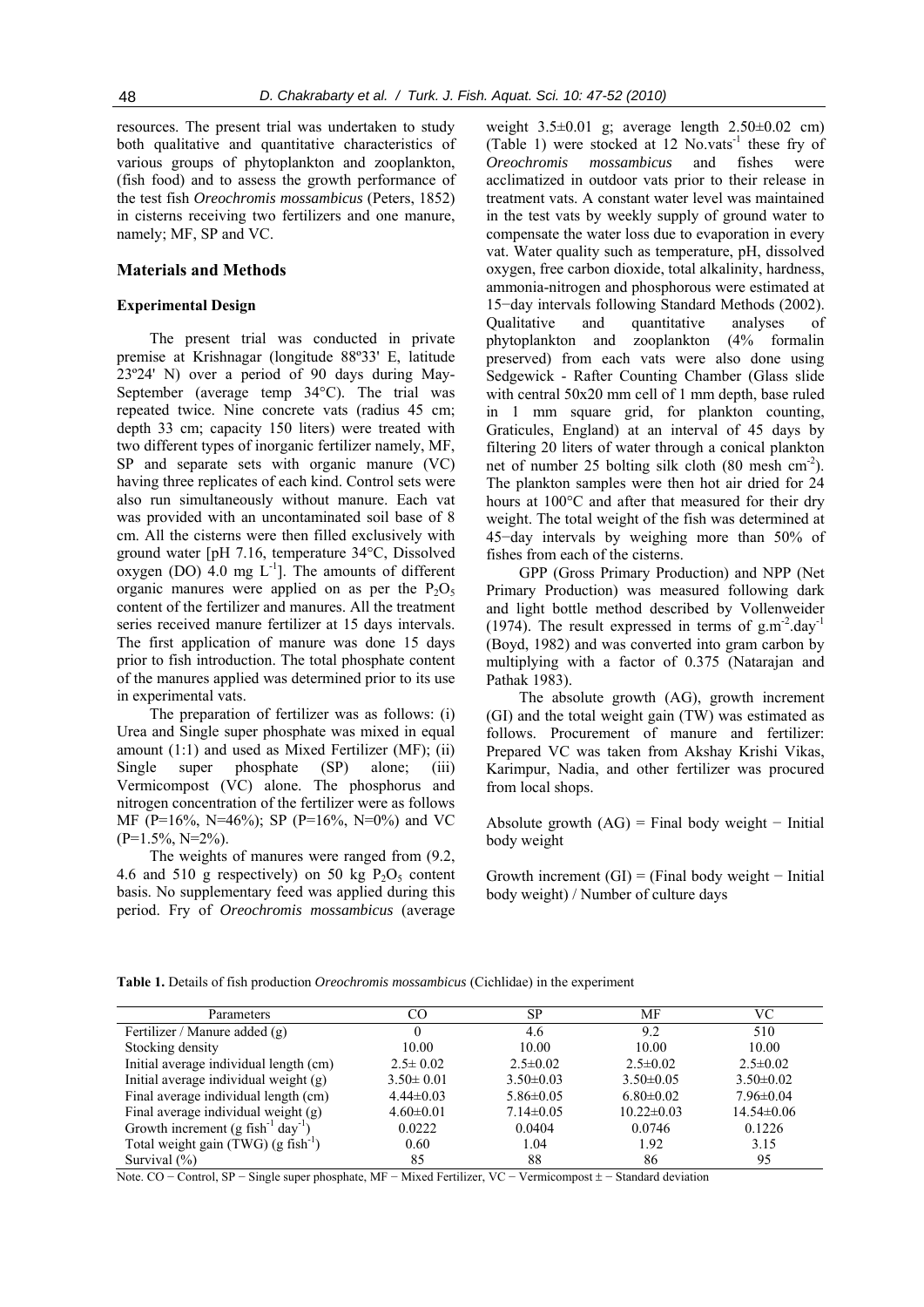Total weight gain  $(TW) = (Final body weight - Initial)$ body weight) / Initial body weight

The result was evaluated calculating ANOVA (One way) correlation coefficient and regression analysis, using appropriate software [SPSS software (See Ref.)].

## **Results and Discussion**

### **Water Quality**

The average water temperature was remained almost similar ( $\geq 30.0 \pm 6.5^{\circ}$ C) in all the experimental sets and but there was a marked difference of temperature (30.0-30.6°C) during the tenure of the experimental period; variation was also found in, pH (7.10-7.30) and dissolved oxygen content of water  $(5.01-7.02 \text{ mg } L^{-1})$  among the treatments (Table 2). The orthophosphate concentrations were the highest in MF and SP treated cistern in the mixed fertilizer  $(0.19 \text{ mg } L^{-1})$  treatment and the lowest in control  $(0.06 \text{ mg } L^{-1})$ . The amount of organic phosphate, on the other hand was the highest  $(0.44 \text{ mg } L^{-1})$  in the VC treatment. The concentration of total P was higher in VC (0.58 mg  $L^{-1}$ ) than in the SP and MF treatment  $(0.46$  and  $0.49$  mg  $L^{-1}$ ). There were no significant differences  $(P<0.05)$  in the concentration of total P among treatments (MF, SP, VC), and in available P concentration of treatments received MF, SP and VC. However, as expected control series showed alwaysthe lowest concentration of total and available P among the all test combinations. But the total nitrogen concentration showed significant differences among different test combinations. The sets designated as CO, SP showed no significant difference in their available N concentration as well as MF and VC showed no significant difference in the concentration of available-N in water.

#### **Soil Analysis**

The soil pH remained similar in all experimental sets and there was no marked variation in pH (7.05─7.10). The available phosphate was similar in MF, SP and VC series  $(15-17 \text{ mg kg}^{-1})$  and the available nitrogen was the highest in VC, followed by MF and SP. In all the cases control set showed the lowest concentration and varied significantly (P>0.001) from treatment series.

#### **Plankton Analysis**

Initially the plankton count was nil up to 5 days in every experimental cistern. Phytoplankton started appearing on day 6 and zooplankton appeared on day 12 in each cistern. In all the treatments dry weight and population (no  $L^{-1}$ ) of the both phytoplankton and zooplankton population were significantly (P<0.001) higher than control.

Phytoplankton composition was represented by four groups, namely Myxophyceae, Chlorophyceae, Cyanophyceae and Bacillariophyceae in all the experiment series. Among the four-phytoplankton groups Bacillariophyceae exhibited the highest percentage composition (72.8-79.50%) in all the four treatments on various sampling days, whereas Cyanophyceae exhibited the lowest (5.83-13.42%) trend in all the treatments. The phytoplankton population was found in increasing order in vats treated with VC (3,034 L<sup>-1</sup>) followed by MF (2,685 L<sup>-1</sup>) than by SP (2,100 L<sup>-1</sup>). Also, overall observation revealed an increasing trend of phytoplankton population in various sampling days of the experimental period in all the treatments. Significant differences (P>0.005) were also found among the series treated with VC, MF and SP.

The zooplankton composition was represented by three groups, namely, Rotifera, Cladocera and

**Table 2.** Mean values ( $\pm$  SD) of physico-chemical parameters of water and soil, primary productivity of phytoplankton in various treatments. Each mean value applies to three months samples

| Water<br>regime | Fertilizer                                          | CO               | <b>SP</b>        | MF              | VC.             |
|-----------------|-----------------------------------------------------|------------------|------------------|-----------------|-----------------|
|                 | Temp $(^{\circ}C)$                                  | $30.5 \pm 6.0$   | $30.0 \pm 6.5$   | $30.60\pm 6.5$  | $30.50\pm 6.0$  |
|                 | pH                                                  | $7.20 \pm 1.3$   | $7.10 \pm 1.6$   | $7.20 \pm 1.1$  | $7.30 \pm 0.9$  |
|                 | Dissolved Oxygen $(mg L^{-1})$                      | $5.01 \pm 0.9$   | $6.21 \pm 1.1$   | $6.74 \pm 1.0$  | $7.02 \pm 1.2$  |
|                 | Ortho phosphate (mg $L^{-1}$ )                      | $0.06 \pm 0.09$  | $0.19 \pm 0.06$  | $0.19\pm0.10$   | $0.14 \pm 0.05$ |
|                 | Organic phosphate (mg $L^{-1}$ )                    | $0.07 \pm 0.19$  | $0.26 \pm 0.15$  | $0.30 \pm 0.14$ | $0.44 \pm 0.21$ |
|                 | Total phosphate (mg $L^{-1}$ )                      | $0.13 \pm 0.10$  | $0.46 \pm 0.16$  | $0.49 \pm 0.25$ | $0.58 \pm 0.21$ |
|                 | $\text{No}_3\text{-}\text{N}$ (mg $\text{L}^{-1}$ ) | $0.01 \pm 0.008$ | $0.03 \pm 0.001$ | $0.15 \pm 0.03$ | $0.16 \pm 0.04$ |
|                 | Total inorganic N (mg $L^{-1}$ )                    | $0.04 \pm 0.24$  | $0.20 \pm 0.22$  | $0.40 \pm 0.19$ | $0.58 \pm 0.23$ |
|                 | Total phosphate / Total                             | 3.25             | 2.30             | 1.02            | 1.0             |
|                 | inorganic $N(P/N)$                                  |                  |                  |                 |                 |
| Soil<br>Regime  | pH                                                  | $7.05 \pm 0.1$   | $7.05 \pm 0.13$  | $7.05 \pm 0.16$ | $7.05 \pm 0.12$ |
|                 | $rH$ (mv)                                           | $180 \pm 20$     | $190 \pm 15$     | $190 \pm 13$    | $210 \pm 16$    |
|                 | Available N $(mg kg^{-1})$                          | $6\pm 0.15$      | $17\pm0.35$      | $17\pm0.30$     | $18+0.40$       |
|                 | Available P $(mg kg^{-1})$                          | $5 \pm 0.10$     | $5 \pm 0.11$     | $15 \pm 0.26$   | $17+0.28$       |

Note. CO − Control, SP − Single super phosphate, MF − Mixed Fertilizer, VC − Vermicompost ± − Standard deviation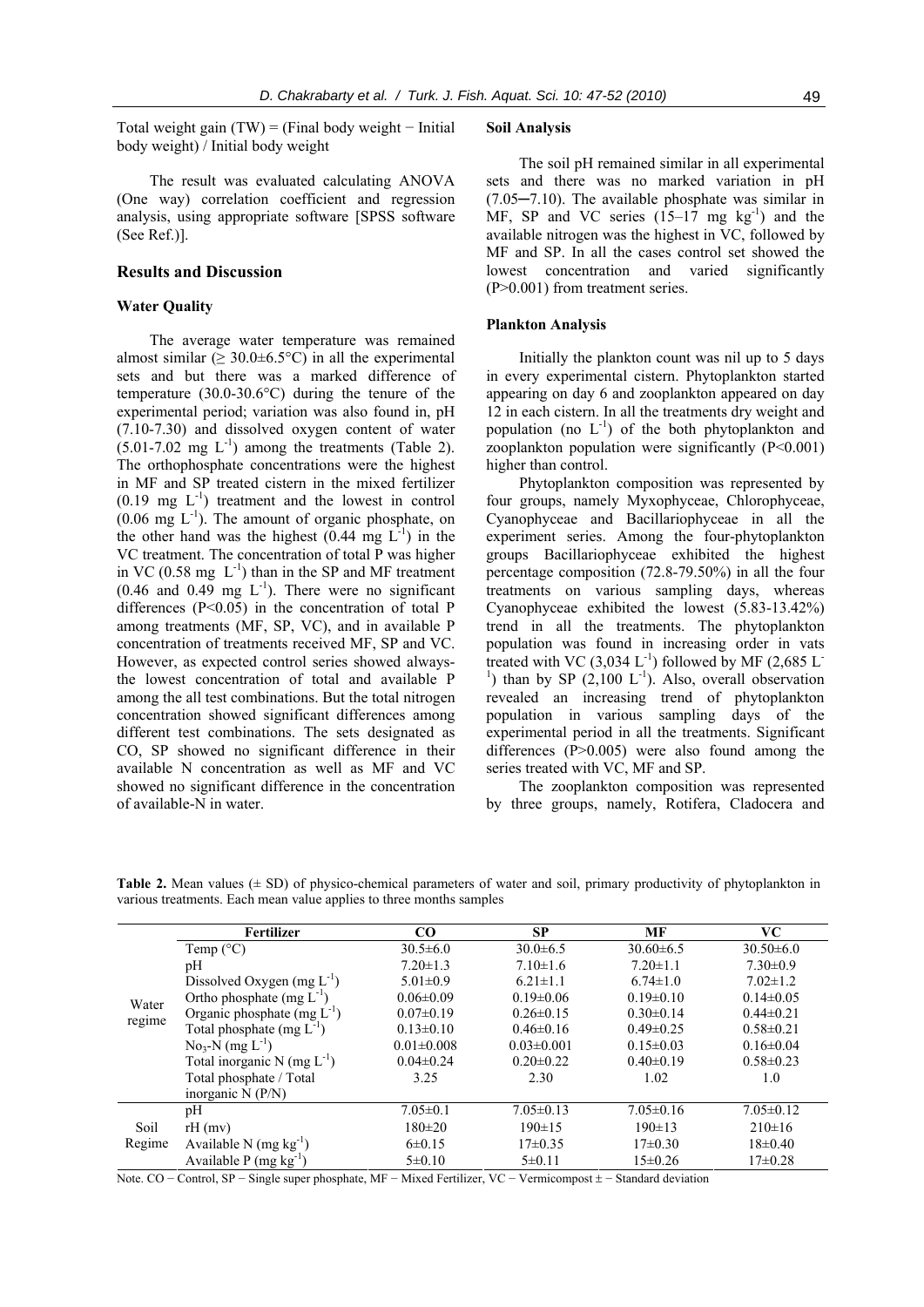Copepoda. The contribution of different zooplankton groups showed similar trend in the entire treatment group. The zooplankton population were represented by three major groups; the order of dominance was Cladocera (38.74−46.94) > Copepoda (40.23−54.81) > Rotifera (8.98−25.54). All the groups were significantly (P<0.001) different from each other in their abundance. Among the various treatments, the highest zooplankton population was observed in the cisterns treated with  $VC$  (780  $L^{-1}$ ) followed by MF  $(450 \text{ L}^{-1})$ , SP  $(306 \text{ L}^{-1})$  and CO  $(40 \text{ L}^{-1})$ . Moreover, the zooplankton count was increased with days of sampling in all treatments except in the control sets where a declining trend of zooplankton count was observed.

### **Fish Growth and Production**

There was regular increase in weight of fish in all the treatments; however, the growth was much greater in the treated ponds than in the control. Among the various treatments, maximum growth increment, total gains were recorded with VC followed by MF and SP. Minimum growth rate was recorded in CO.

The average growth of individual fishes (Figure 1) among treatment varied significant (P>0.05) and a step wise multiple regression analysis also attested the findings (Figure 2). The total yield of fish was higher in the system with high plankton count as revealed from the vats treated with VC  $(4,000.00 \text{ kg ha}^{-1} 90)$ 



**Figure 1.** P / N ratio ploted against fish growth increment, among different manures. Note. CO - Control, SP - Single super phosphate, MF - Mixed Fertilizer, VC – Vermicompost.



**Figure 2.** Absolute growth of individual fish.

Note. CO − Control, SP − Single super phosphate, MF − Mixed Fertilizer, VC − Vermicompost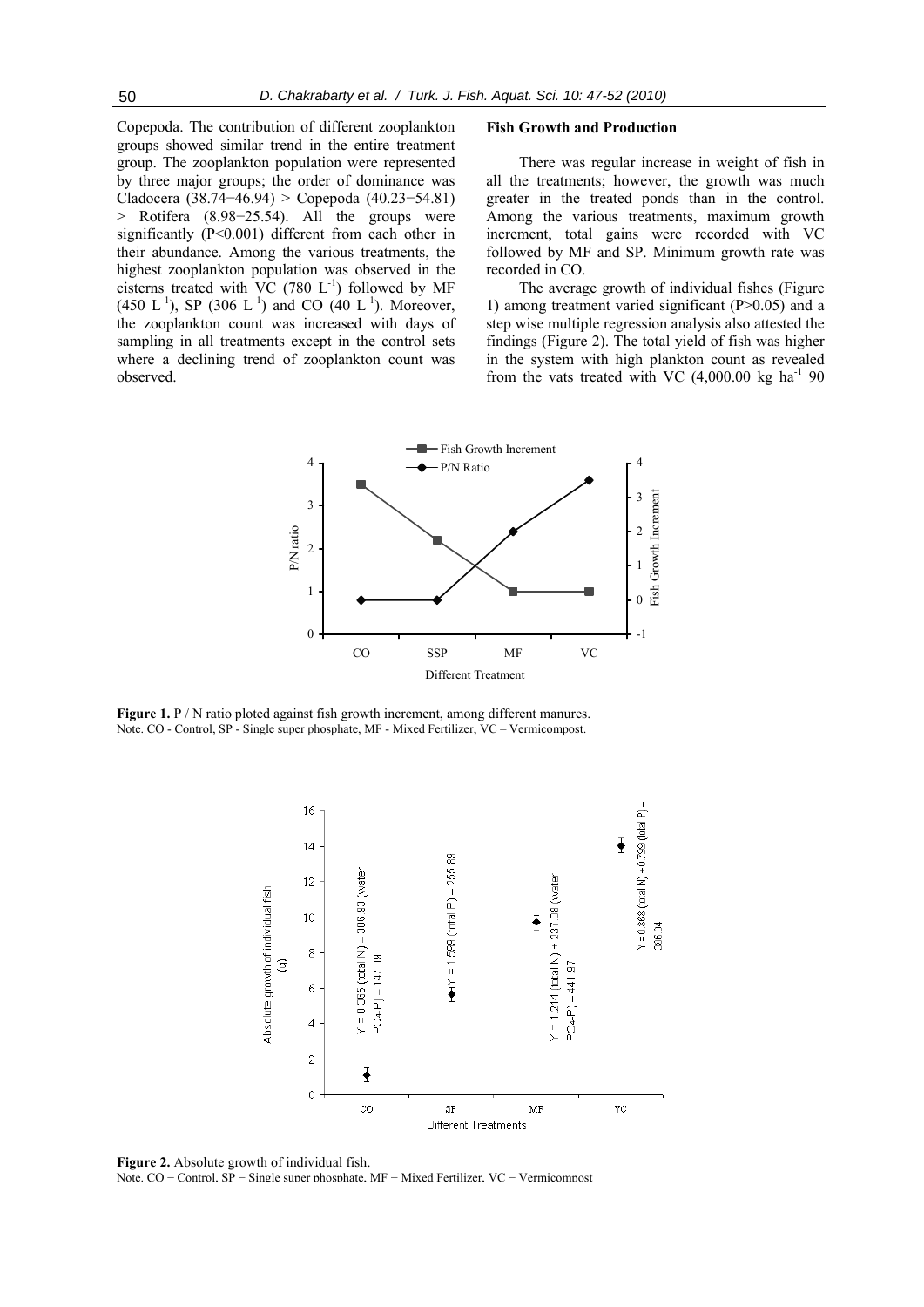$day^{-1}$ ) as compared to low plankton count in CO sets  $(390.00 \text{ kg ha}^{-1} 90 \text{ day}^{-1})$ . The net production of fish from the cisterns manured with MF was 3,100.00 kg  $ha^{-1}$  90 day<sup>-1</sup> and with SP was 2,030.00 kg  $ha^{-1}$  90 day<sup>-1</sup> (Figure 3).

High rates of fish yield and excellent growth in the present experiment can largely be attributed due to higher availability of natural food of high nutritional value in the treatments. Smith and Swingle (1939) established a direct relationship between average plankton and fish production. Similar results were observed in the present experiment where the absolute growth of fish in all the treatments exhibited a highly predictive correlation with the primary productivity of water.

A positive correlation  $(r = 0.99)$  observed between absolute growth of test fish, *Oreochromis mossambicus* and dry weight of plankton (Figure 3) signifies that natural food (plankton) alone offers all the constituents of a complete and balance diet more essentially the amino acids, required for fish growth. Moreover, some carps even feed upon the undigested fraction of these manures directly, which may be low in nutrient value but the microorganisms adhering to them are of high protein value (Schroeder, 1980; Ansa and Jiya, 2002).

Because the average weight and total fish yield achieved in any treatment charged with VC were essentially higher than that of the SP treatment, it is apparent that VC might be a cost-effective fertilizer in carp culture, replacing the expensive chemical fertilizer SP. This is particularly significant in developing nations, where the purchasing power of fish farmers for chemical fertilizer is very low, and VC forms an abundant alternative natural resource for

inexpensive P fertilizer.

Large variation of fish yield  $(>10.25$  times) among four experimental sets might be explained in terms of P/N ratio of water. The lowest and the highest production of fish in CO and VC (set) was related to the lowest and the highest P/N (Figure 1) ratio of the vats. There was direct relationship between dry weight of plankton and fish yield  $(r =$ 0.87) in all the treatment series.

The present study thus demonstrates that carp production under similar culture conditions can be greatly enhanced using VC, in place of MF or SP. Higher rates of nutrient, increased plankton production of high nutritional value and optimum water quality conditions in the VC applied vats accounts for the increased growth rate of fish as compared to control sets without manure.

The results of multiple regression analysis (Figure 2) were highly significant (P<0.05) in each case. It is evident that both total P and total N of surface sediments exerted considerable influence in the VC treatment. Total P of surface sediments and orthophosphate of water, on the other hand, were the major determinants in SSP treatment.

## **Conclusion**

Superiority of VC was well pronounced as it served the double role as direct feed to growing fishes and as direct manure for increasing growth of fish food. In view of the need of the organic aquaculture vermicompost could serve as a direct application feed and fertilizer for the fish farming ponds.

The vermicompost applied to the culture waters served as a direct feed for the fish and also acted as



**Figure 3.** Diagrammatic Model of Fish Production through ecological chain.